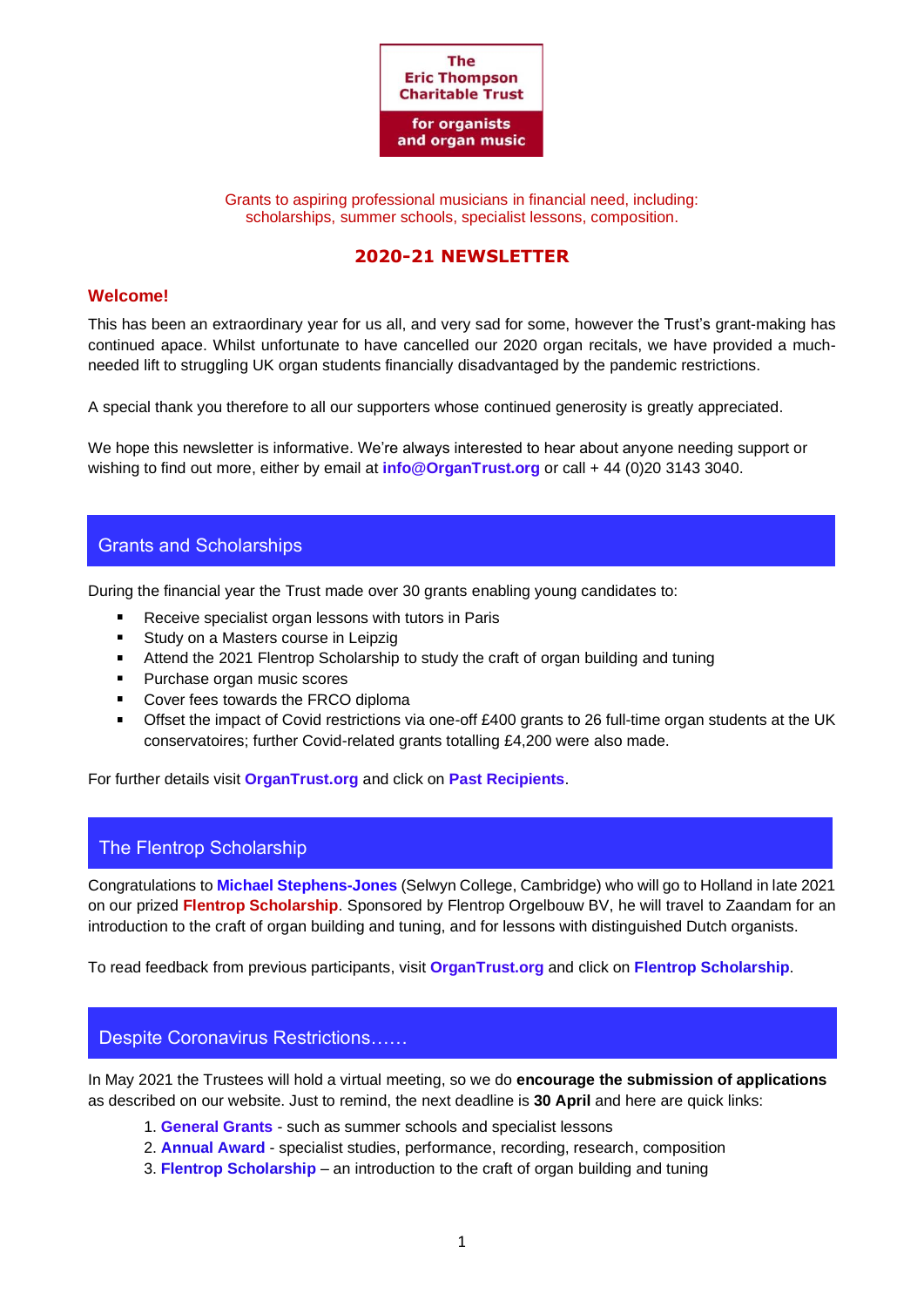## **Recitals**

#### **John Hill Organ Series**

In May 2020 it was not possible to hold the John Hill Organ Series of recitals, normally performed at the Guild Church of **St Lawrence Jewry** in memory of our former Chairman, the late John Hill CBE.

Given current health restrictions, we regret that the **2021** John Hill Organ Recitals have been cancelled. It is hoped to resume the Series in 2022.

With much sadness we also record the untimely death last December of **[Catherine Ennis](https://www.telegraph.co.uk/obituaries/2021/01/08/catherine-ennis-dynamic-organist-director-music-st-lawrence/)**, late Director of Music at **St Lawrence Jewry**, who masterminded the John Hill Series. An outstanding musician, she was a driving force for organ music and will be sorely missed.

### **October Organ Recitals**



The Trust's annual organ recitals are normally held every October at the Guild Church of **St Lawrence Jewry**, London.

The 2020 recitals did not take place for obvious reasons.

Visit our website or **[Facebook page](https://www.facebook.com/OrganTrust/)** later in the summer for updates as to whether our October **2021** lunchtime recitals will go ahead.

### Patrons

#### **[Daniel Hyde](https://www.danielhyde.co.uk/biography)**



### **[Julian Lloyd Webber](https://www.julianlloydwebber.com/biography/)**



In May last year we were delighted when Daniel Hyde accepted our invitation to join our panel of Patrons.

A former beneficiary of the Trust, Daniel became Director of Music at Jesus College Cambridge, then Informator Choristarum at Magdalen College Oxford, and went on to Saint Thomas Church, Fifth Avenue, New York.

Since 2019 he has held the prestigious post of Director of Music at King's College Cambridge. We wish him a long and happy association with the Trust.

In January this year Julian Lloyd Webber became a Patron of the Trust.

A world-renowned cellist and conductor, until recently Julian was Principal of the Royal Birmingham Conservatoire which runs a thriving Organ Department.

He is now Emeritus Professor of Performing Arts at Birmingham City University. Interestingly his father William Lloyd Webber was a distinguished organist as well as a good friend of the late Eric Thompson.

We are delighted to welcome Julian to our growing list of Patrons.